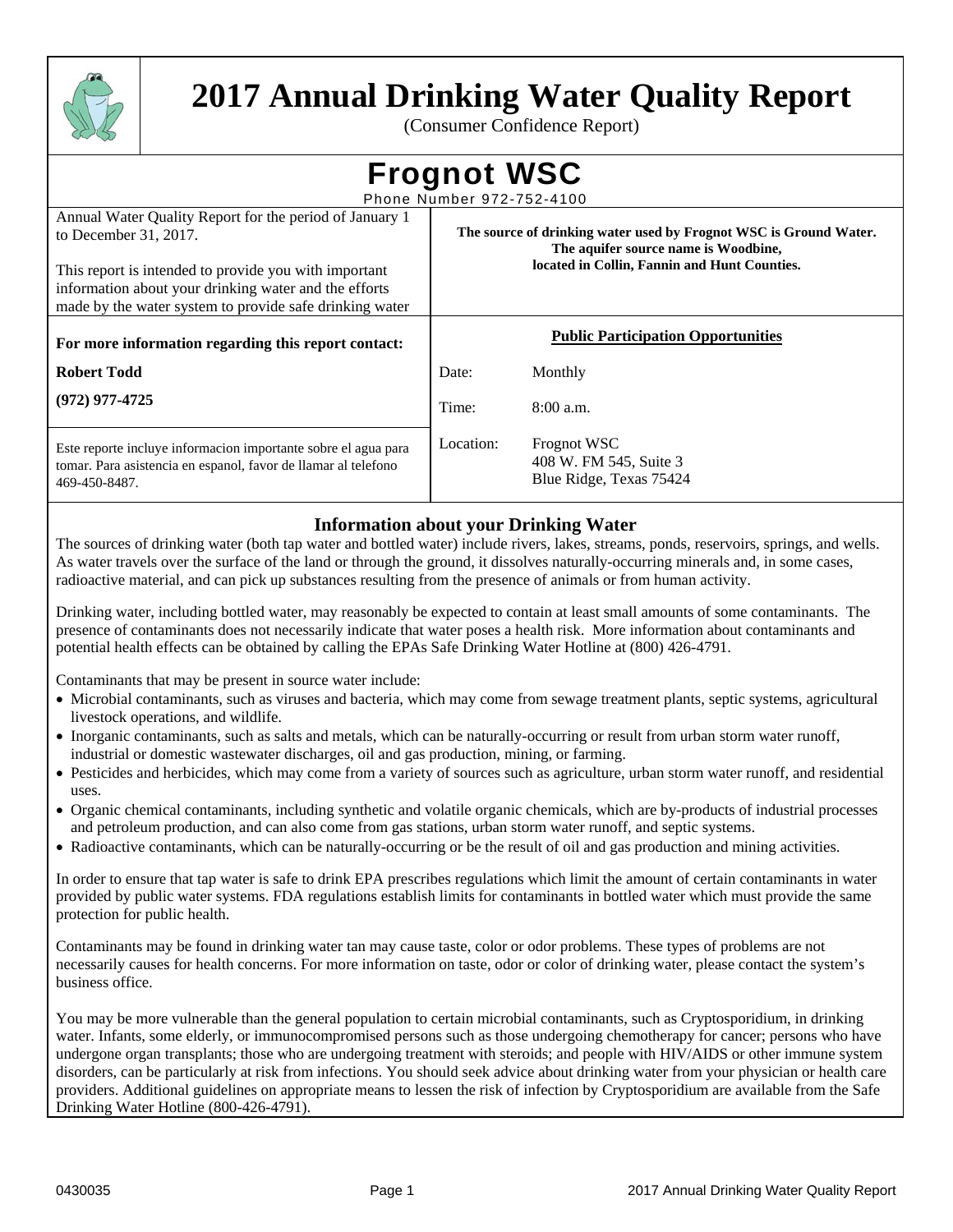If present, elevated levels of lead can cause serious health problems, especially for pregnant women and young children. Lead in drinking water is primarily from materials and components associated with service lines and home plumbing. We are responsible for providing high quality drinking water, but we cannot control the variety of materials used in plumbing components. When your water has been sitting for several hours, you can minimize the potential for lead exposure by flushing your tap for 30 seconds to 2 minutes before using water for drinking or cooking. If you are concerned about lead in your water, you may wish to have your water tested. Information on lead in drinking water, testing methods, and steps you can take to minimize exposure is available from the Safe Drinking Water Hotline or at http://www.epa.gov/safewater/lead.

## **Information about Source Water**

TCEQ completed an assessment of your source water, and results indicate that some of your sources are susceptible to certain contaminants. The sampling requirements for your water system is based on this susceptibility and previous sample data. Any detections of these contaminants may be found in this Consumer Confidence Report. For more information on source water assessments and protection efforts at our system, contact Robert Todd, (972) 977-4725.

For more information about your sources of water, please refer to the Source Water Assessment Viewer available at the following URL: http://www.tceq.texas.gov/gis/swaview

Further details about sources and source water assessments are available in Drinking Water Watch at the following URL: http://dww2.tceq.texas.gov/DWW/

| <b>Source Water Name</b> |                        | <b>Type of Water</b> | <b>Report Status</b> | Location   |  |
|--------------------------|------------------------|----------------------|----------------------|------------|--|
| CR 670 / FM 981          | 3.6 MI E of Blue Ridge | GW                   |                      | Water Well |  |
| Hwy 78 / CR 578          | Hwy 78 / CR 578        | GW                   |                      | Water Well |  |
| CR 825                   | CR 825                 | GW                   |                      | Water Well |  |

#### **Definitions and Abbreviations**

| Definitions:                     | The following tables contain scientific terms and measures, some of which may require explanation.   |
|----------------------------------|------------------------------------------------------------------------------------------------------|
| <b>Action Level:</b>             | The concentration of a contaminant which, if exceeded, triggers treatment or other requirements      |
|                                  | which a water system must follow.                                                                    |
| Action Level Goal (ALG):         | The level of a contaminant in drinking water below which there is no known or expected risk to       |
|                                  | health. ALGs allow for a margin of safety.                                                           |
| Avg                              | Regulatory compliance with some MCLs are based on running annual average of monthly samples          |
| Level 1 Assessment               | A Level 1 assessment is a study of the water system to identify potential problems and determine (if |
|                                  | possible) why total coliform bacteria have been found in our water system.                           |
| Level 2 Assessment               | A Level 2 assessment is a very detailed study of the water system to identify potential problems and |
|                                  | determine (if possible) why an E. coli MCL violation has occurred and/or why total coliform          |
|                                  | bacteria have been found in our water system on multiple occasions.                                  |
| Maximum Contaminant Level        | The highest level of a contaminant that is allowed in drinking water. MCLs are set as close to the   |
| or MCL                           | MCLGs as feasible using the best available treatment technology.                                     |
| Maximum Contaminant Level        | The level of a contaminant in drinking water below which there is no known or expected risk to       |
| Goal or MCLG                     | health. MCLGs allow for a margin of safety.                                                          |
| Maximum residual disinfectant    | The highest level of a disinfectant allowed in drinking water. There is convincing evidence that     |
| level MRDL                       | addition of a disinfectant is necessary for control of microbial contaminants.                       |
| Maximum residual disinfectant    | The level of a drinking water disinfectant below which there is no known or expected risk to health. |
| level goal or MRDLG              | MRDLGs do not reflect the benefits of the use of disinfectants to control microbial contaminants.    |
| <b>MFL</b>                       | Million fibers per liter (a measure of asbestos)                                                     |
| mrem                             | Millirems per year (a measure of radiation absorbed by the body)                                     |
| na                               | Not applicable                                                                                       |
| <b>NTU</b>                       | Nephelometric turbidity units (a measure of turbidity)                                               |
| pCi/L                            | Picocuries per liter (a measure of radioactivity)                                                    |
| ppb                              | Micrograms per liter or parts per billion – or one ounce in $7,350,000$ gallons of water             |
| ppm                              | Milligrams per liter or parts per million - or one ounce in 7,350 gallons of water                   |
| ppq                              | Parts per quadrillion, or pictograms per liter (pg/L)                                                |
| ppt                              | Parts per trillion, or nanograms per liter (ng/L)                                                    |
| <b>Treatment Technique or TT</b> | A required process intended to reduce the level of a contaminant in drinking water.                  |